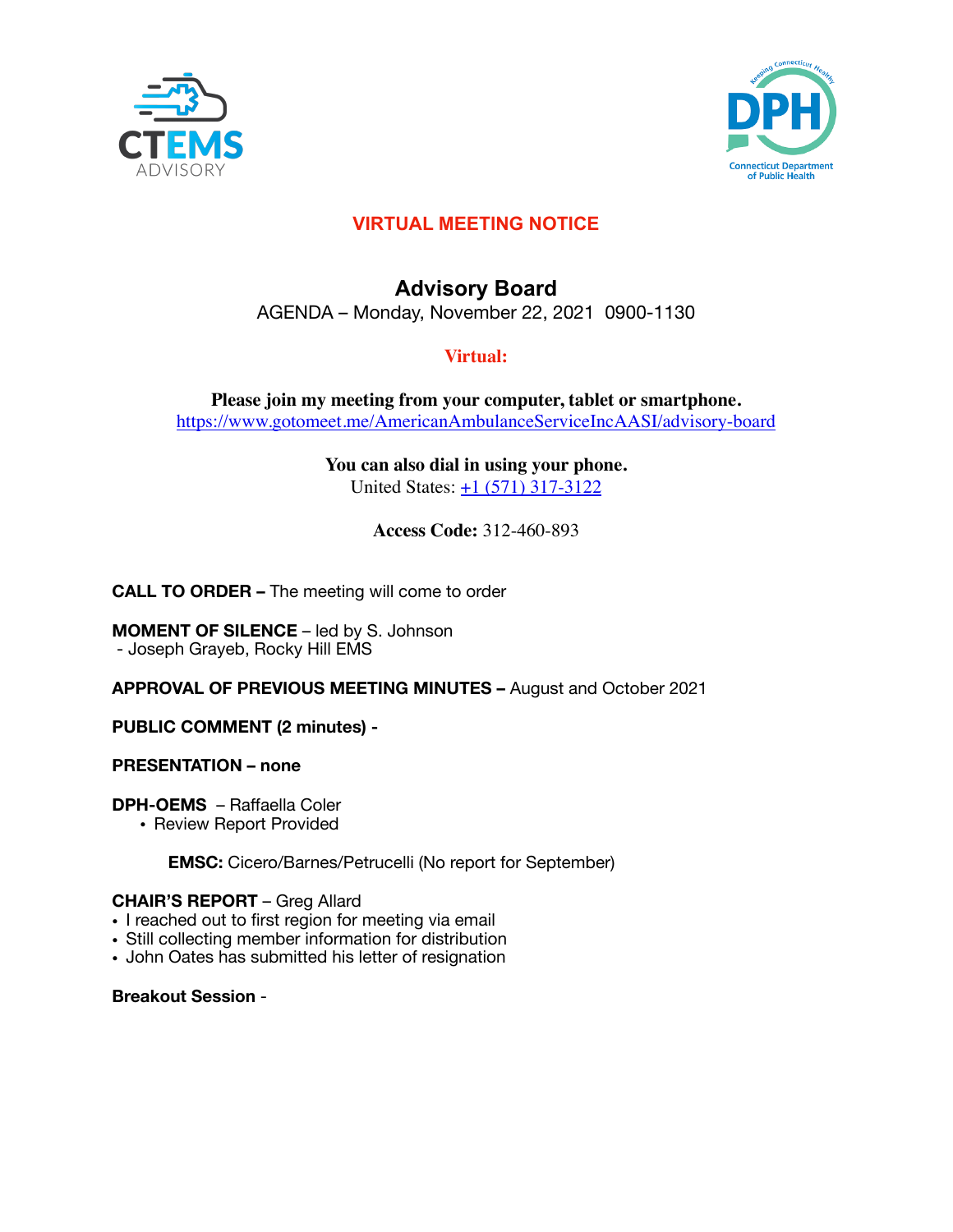



# **COMMITTEE REPORTS –**

- **List of "Duties and Goals" is required every January from each Committee**
- • **Email minutes and agendas to both Greg Allard and Angela Pugliese use proper naming format and they should be saved as a pdf before being sent.**

## **CEMSMAC:** Kamin/McClaine

- CARES Report Jackson O'Brien (point of contact)
- IFT update
- Diversion Document Action Item today

#### **CMED and SIEC:** Morris

• Statewide Directory -See distributed documents

**CORP:** Fitzmaurice

**Data: Beaulieu (temporary)** 

**Education and Training:** Brockett

**Health & Wellness:** Ferrarotti

**Legislative:** Loiz

#### **Mobile Integrated Healthcare:** Beaulieu

**Nominating and Membership:** Bill Schietinger, Vice Chair 

- review nominating committee report

#### **Regional Preparedness & Collaboration:** Laucella

- FMOP
- What is going on in each region w/regionalization

**Trauma:** Gregg 

#### **ACTION ITEMS –**

• Board Elections

**OLD BUSINESS –** 

**NEW BUSINESS –**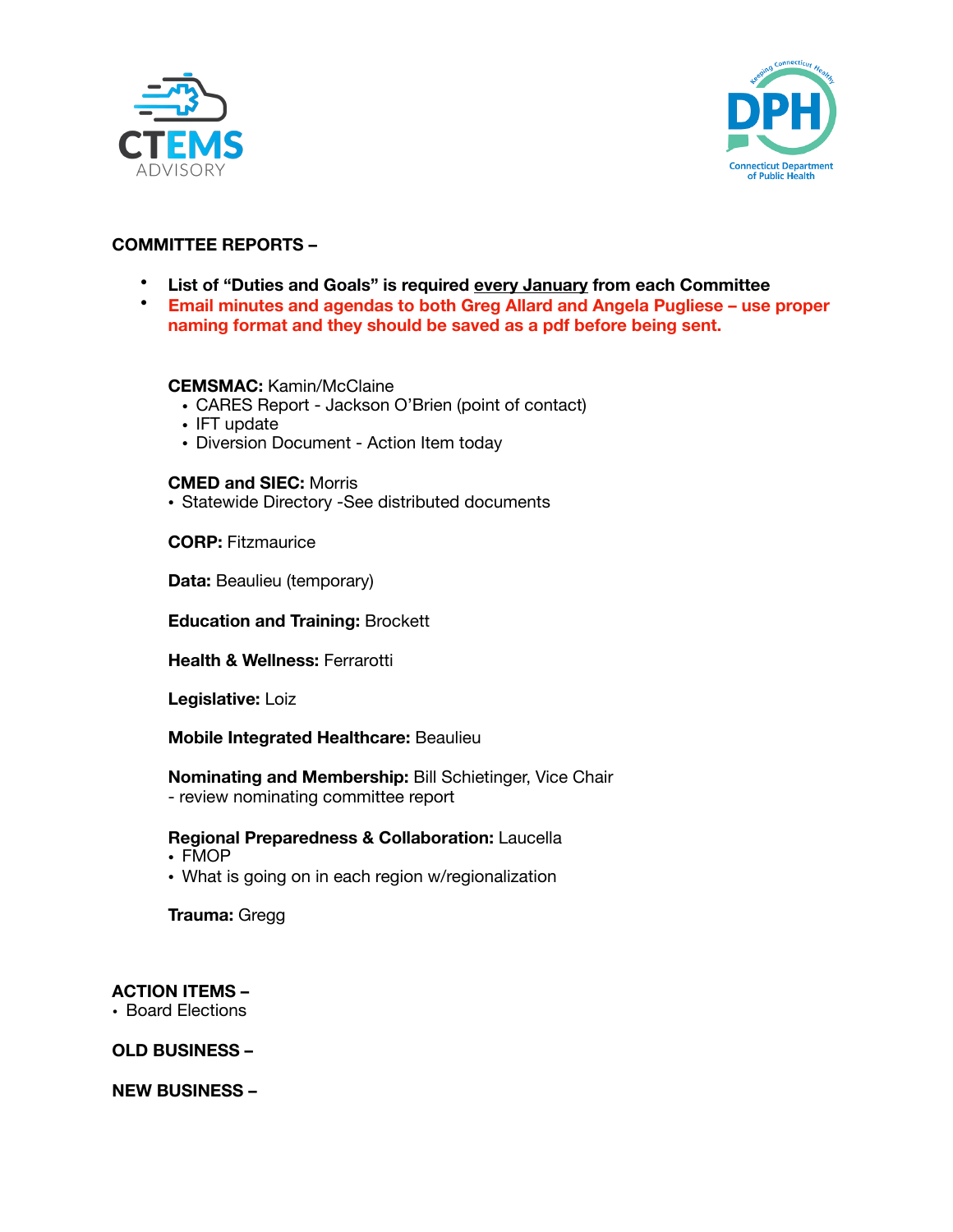



**ADJOURNMENT –** Is there any further business to come before this meeting?

## **IMPORTANT REMINDERS –**

- **List of Duties and Goals from each Committee is required every year BYLAWS**
- **Only Board members can make and second motions and vote on motions.**

## **OUR MISSION STATEMENT:**

**To represent all persons and agencies in the state concerned with the delivery of the EMS system by making recommendations to improve the EMS patient care delivery system to the Commissioner of Public Health, the Legislature and the Governor.** 

#### **EMS Advisory Board Meeting Schedule**

**2021**  Jan 27 - Virtual Feb 24 -Virtual Mar 24 - Virtual Apr 28 - Virtual May 26 - Virtual Jun 23 - In-Person (Hunter's Ambulance) and Virtual Jul 28 - Virtual - No Meeting Aug 25 - Virtual Sep 22 - Virtual Oct 27 - Virtual - Special Agenda Meeting **Nov 22 - Virtual**  Dec 22 - In-Person (Location TBD) or Virtual (if required)

Any In-Person meeting can become virtual if weather impacts ability to travel.

## **Board Goals 2021**

**IFT - update/establish statewide guidelines MIH Program - allow programs to begin operation Establish a guide to help with Regional Collaboration Complete Regulation re-write project Begin review for next update Health & Wellness - provide some deliverables to EMS providers Data - get connected to DPH data and begin data mining Legislative Items -**